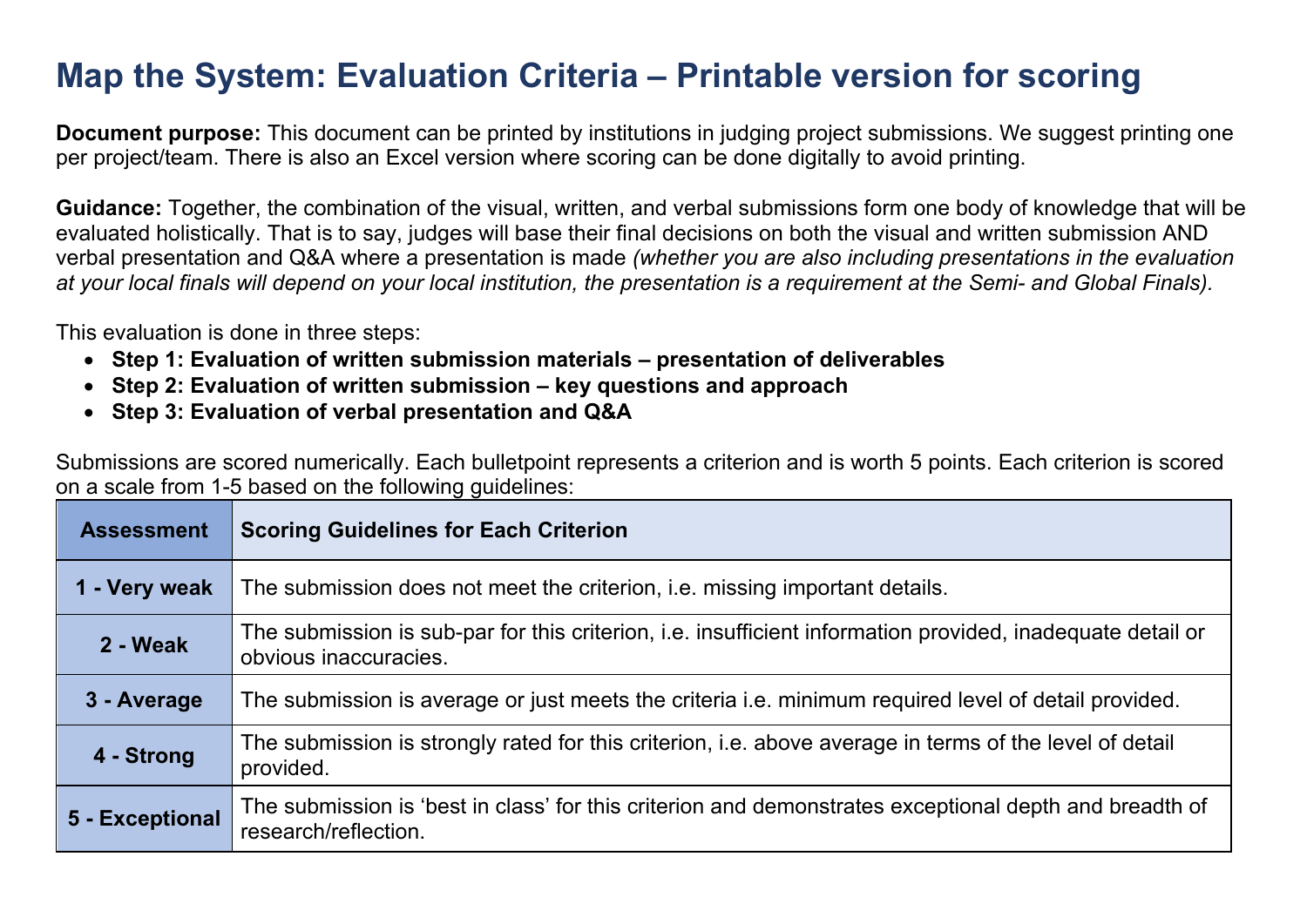| <b>Institution Name</b> |  |
|-------------------------|--|
| <b>Topic</b>            |  |
| Team Name               |  |
| <b>Reviewer Name</b>    |  |

## **Step 1: Written Submission - Presentation of Deliverables No. Criteria Total points available Project score 1 Visual Systems Map (15 points total)**  Clearly identifies key parts and relationship dynamics of the system, including a justifiable system boundary activities key parts and relationship aynannes of the system, including a justinable system **5**<br>boundary and its environment. Goes beyond a network map, actor map, or stakeholder map to show how the different parts of the system interact with each other to produce the challenge (e.g., feedback loops). An attempt should be made to illustrate either dynamics of influence, power, root causes and/or what someone with lived experience of the system might encounter. **5**  Adequately reflects the level of necessary detail in an insightful, compelling and user-friendly way. **5 2 Written Research Summary (15 points total)** Provides a helpful and compelling narrative that complements the visual systems map including an exploration of root causes, key insights, and lessons learned. **<sup>5</sup>** Written report is intelligible, logical, and informative. **5** Opinions are strongly backed up by research and information is clearly referenced. **5 3 Bibliography (10 points total)** Demonstrates the use of a diverse range of research sources (i.e. not only desktop research but also includes a blend of academic sources from diverse disciplines, media stories or opinion pieces, community-generated reports, and practitioner/user perspectives). **5**  Bibliography is adequately cited/referenced. **5 Total Score for section: 40**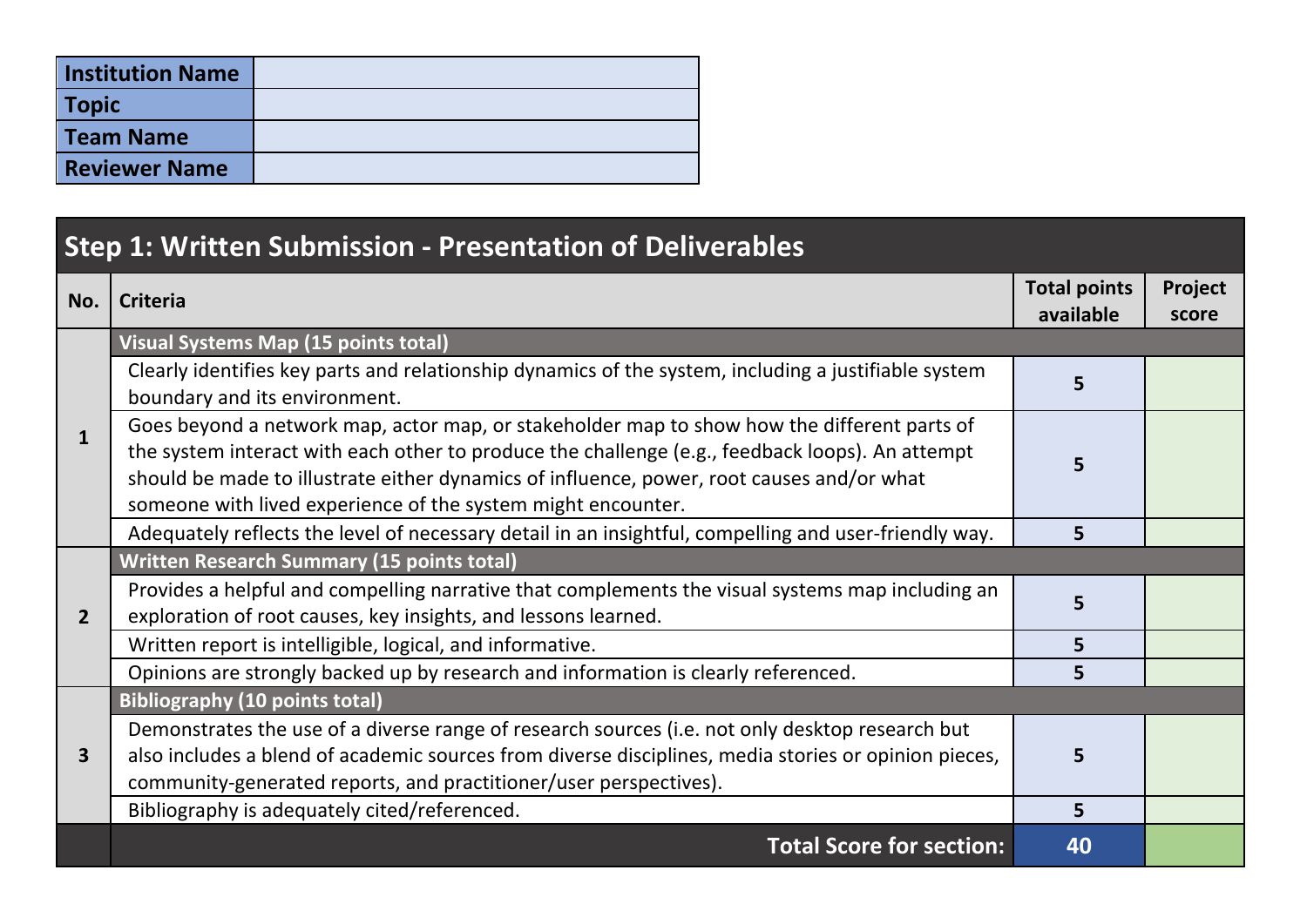## **Step 2: Written Submission Evaluation - Key Questions and Approach**

| No.                     | <b>Criteria</b>                                                                                                                                                                                                                           | <b>Total points</b><br>available | Project<br>score |
|-------------------------|-------------------------------------------------------------------------------------------------------------------------------------------------------------------------------------------------------------------------------------------|----------------------------------|------------------|
| $\mathbf{1}$            | Understanding the Challenge (15 points total)                                                                                                                                                                                             |                                  |                  |
|                         | Demonstrates an understanding of the depth of the challenge identified and presents a macro<br>view of the sector (including an outline of the scale and impacts of the challenge) with<br>justification for the boundary selected.       | 5                                |                  |
|                         | Addresses the key underlying drivers (root causes) of the challenge and presents a hypothesis as<br>to why the challenge persists and a view on the trajectory and history of the systems change.                                         | 5                                |                  |
|                         | Demonstrates an understanding of the relationships, connections and power dynamics of the<br>direct and indirect key stakeholders affected by the challenges.                                                                             | 5                                |                  |
|                         | Application of a Systems Thinking Approach (20 points total)                                                                                                                                                                              |                                  |                  |
| $\overline{2}$          | Demonstrates understanding and use of relevant systems thinking tools and concepts to<br>research, mapping and describing the system.                                                                                                     | 5                                |                  |
|                         | Demonstrates a broad perspective and ability to see the whole system.                                                                                                                                                                     | 5 <sup>1</sup>                   |                  |
|                         | Understands key relationships and networks of interconnections within and across the system.                                                                                                                                              | 5                                |                  |
|                         | Considers mental models, embedded structures, power dynamics, and how personal and/or<br>popular assumptions are challenged.                                                                                                              | 5                                |                  |
|                         | Understanding the existing Solutions Landscape (15 points total)                                                                                                                                                                          |                                  |                  |
| $\overline{\mathbf{3}}$ | Thoroughly describes the range of other attempted interventions or solutions within the system<br>and explores a diversity of perspectives.                                                                                               | 5                                |                  |
|                         | Draws from a wide range of different approaches, both at a local and global level, including<br>those working on the same problem and others which are tangentially related.                                                              | 5                                |                  |
|                         | Demonstrates an understanding of the nature and diversity of the existing solutions, including a<br>perspective on what has been more or less successful and why, including why existing options<br>fail to solve the identified problem. | 5                                |                  |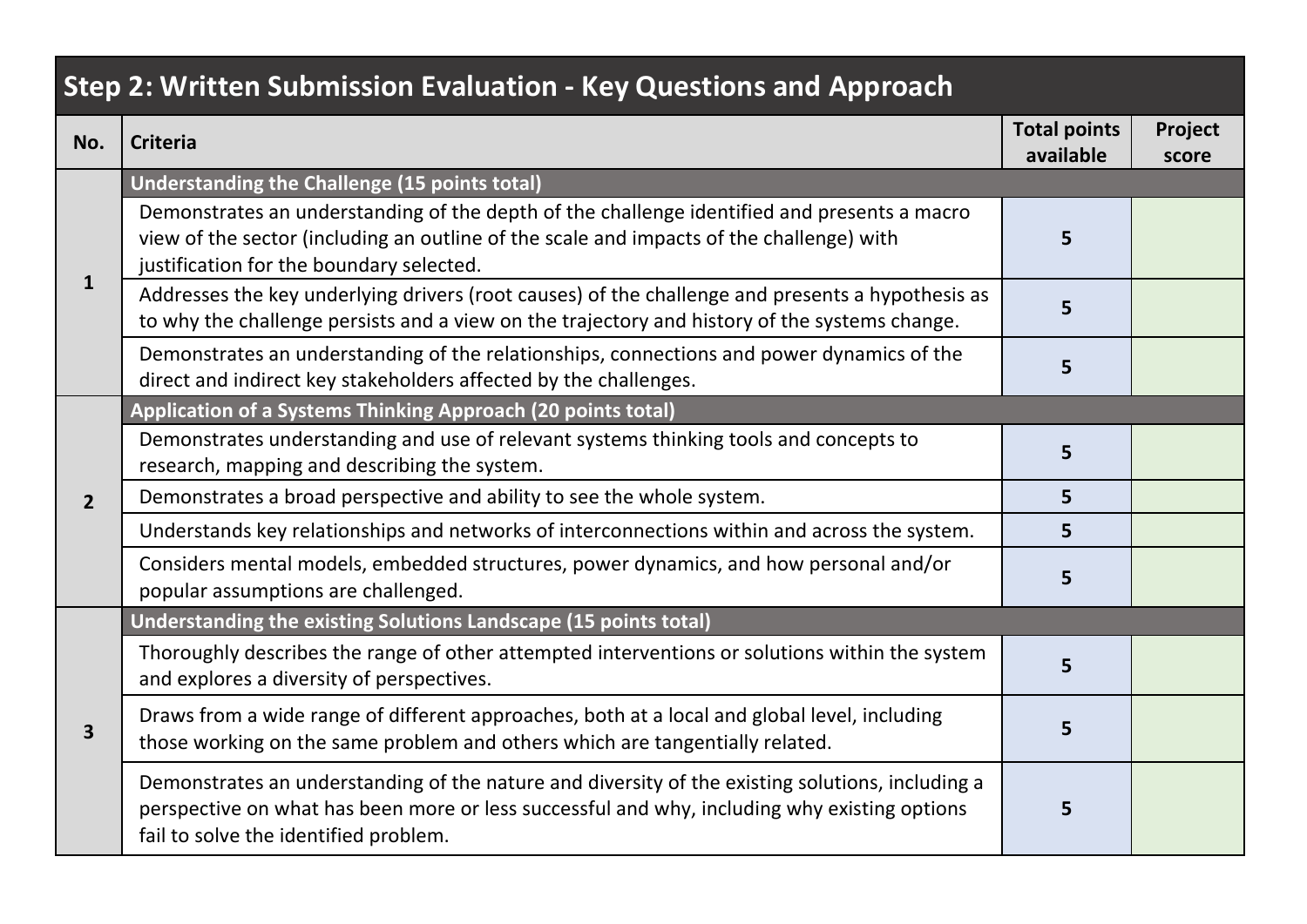|                | Identification of Levers of Change and Intervention Opportunity (20 points total)                                                                                                                                                                                                                                                                                       |    |  |
|----------------|-------------------------------------------------------------------------------------------------------------------------------------------------------------------------------------------------------------------------------------------------------------------------------------------------------------------------------------------------------------------------|----|--|
| $\overline{4}$ | Identifies a range of potential impact opportunities and leverage points in the system which<br>might be used to positively shift the system results.                                                                                                                                                                                                                   | 5  |  |
|                | Looks beyond untapped market opportunities or new start-ups ideas by identifying potential<br>leverage points such as missing linkages or relationships, structural changes, policy change,<br>opportunities, or behaviour change initiatives, that include wider actors such as government,<br>non-profits, or researchers.                                            | 5  |  |
|                | Uses this analysis to provide a recommendation of where the system should be acted on<br>through suggesting an intervention opportunity (or two or three complementary interventions).<br>Note that the proposed 'solution' could be any lever in the system where there is a<br>market/intervention opportunity; it does not need to be a specific product or service. |    |  |
|                | Identifies potential implementation issues in driving change through this intervention, and<br>analyses the expected outcomes of a set of potential future scenarios.                                                                                                                                                                                                   | 5  |  |
| 5 <sup>1</sup> | Key Insights, Reflection and Lessons Learned (10 points total)                                                                                                                                                                                                                                                                                                          |    |  |
|                | Demonstrates a deeper awareness and an honest reflection of key lessons and insights derived<br>from the research and mapping process.                                                                                                                                                                                                                                  | 5  |  |
|                | Demonstrates understanding that complex problems cannot be understood from a single<br>perspective and context and<br>different viewpoints and contexts are necessary to properly understand the problem. Lessons<br>shared are very valuable, insightful and user-friendly and are possible points of action for<br>anyone working in this area.                       | 5  |  |
|                | <b>Total Score for section:</b>                                                                                                                                                                                                                                                                                                                                         | 80 |  |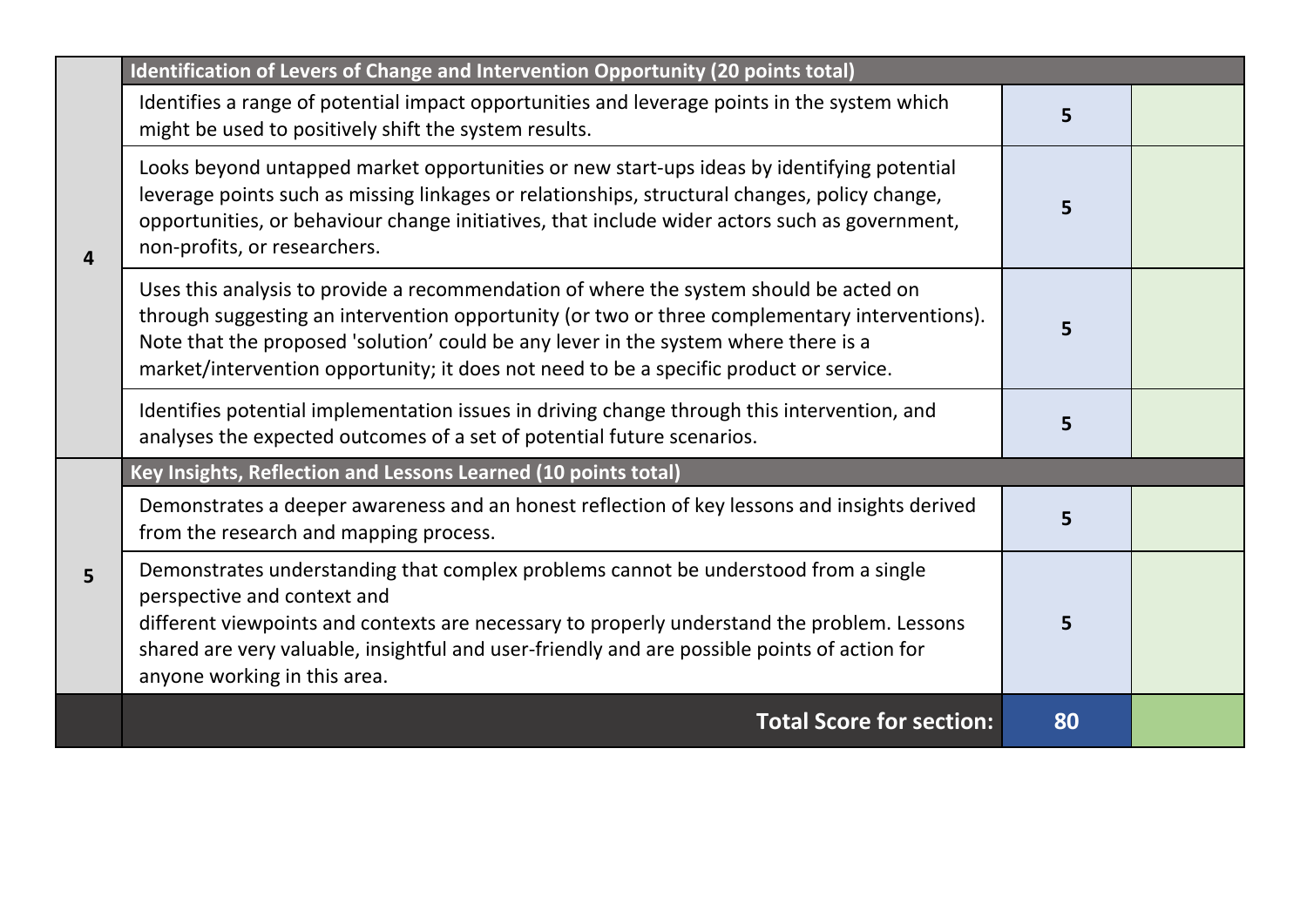| <b>Step 3: Verbal Presentation Evaluation</b> |                                                                                                                                                                                                                    |                                  |                  |
|-----------------------------------------------|--------------------------------------------------------------------------------------------------------------------------------------------------------------------------------------------------------------------|----------------------------------|------------------|
| No.                                           | <b>Criteria</b>                                                                                                                                                                                                    | <b>Total points</b><br>available | Project<br>score |
|                                               | <b>Content (20 points total)</b>                                                                                                                                                                                   |                                  |                  |
| 1                                             | Provides a concise, clear and understandable overview of the challenge and solutions landscape,<br>identifying key relationships, systemic patterns, interconnections, and power dynamics.                         | 5                                |                  |
|                                               | Highlights the necessary components in order to explain why the system is the way that it is<br>(gaps & root causes), and what might be the essential elements necessary for transformation<br>(levers of change). | 5                                |                  |
|                                               | Demonstrates understanding of the broader ecosystem in which the challenge exists.                                                                                                                                 | 5                                |                  |
|                                               | Lessons shared are very valuable, insightful and user-friendly and include possible calls to action<br>for anyone working in this area.                                                                            | 5                                |                  |
|                                               | Delivery (15 points total)                                                                                                                                                                                         |                                  |                  |
| $\overline{2}$                                | Presentation was cogent, cohesive, engaging, and well-thought out. Presenter(s) conveyed<br>enthusiasm and passion for their research.                                                                             | 5                                |                  |
|                                               | Presentation visuals included a systems map of some sort that goes beyond a simple list of<br>actors.                                                                                                              | 5                                |                  |
|                                               | Findings are articulated in a way that people can meaningfully understand and learn from.                                                                                                                          | 5                                |                  |
|                                               | Q&A (15 points total)                                                                                                                                                                                              |                                  |                  |
|                                               | Questions were answered adequately and concisely.                                                                                                                                                                  | 5                                |                  |
| 3                                             | Responses were humble and honest in cases where the answers were unknown.                                                                                                                                          | 5                                |                  |
|                                               | Teams were well equipped to answer questions related to research ethics and approach.                                                                                                                              | 5                                |                  |
|                                               | <b>Total Score for section:</b>                                                                                                                                                                                    | 50                               |                  |